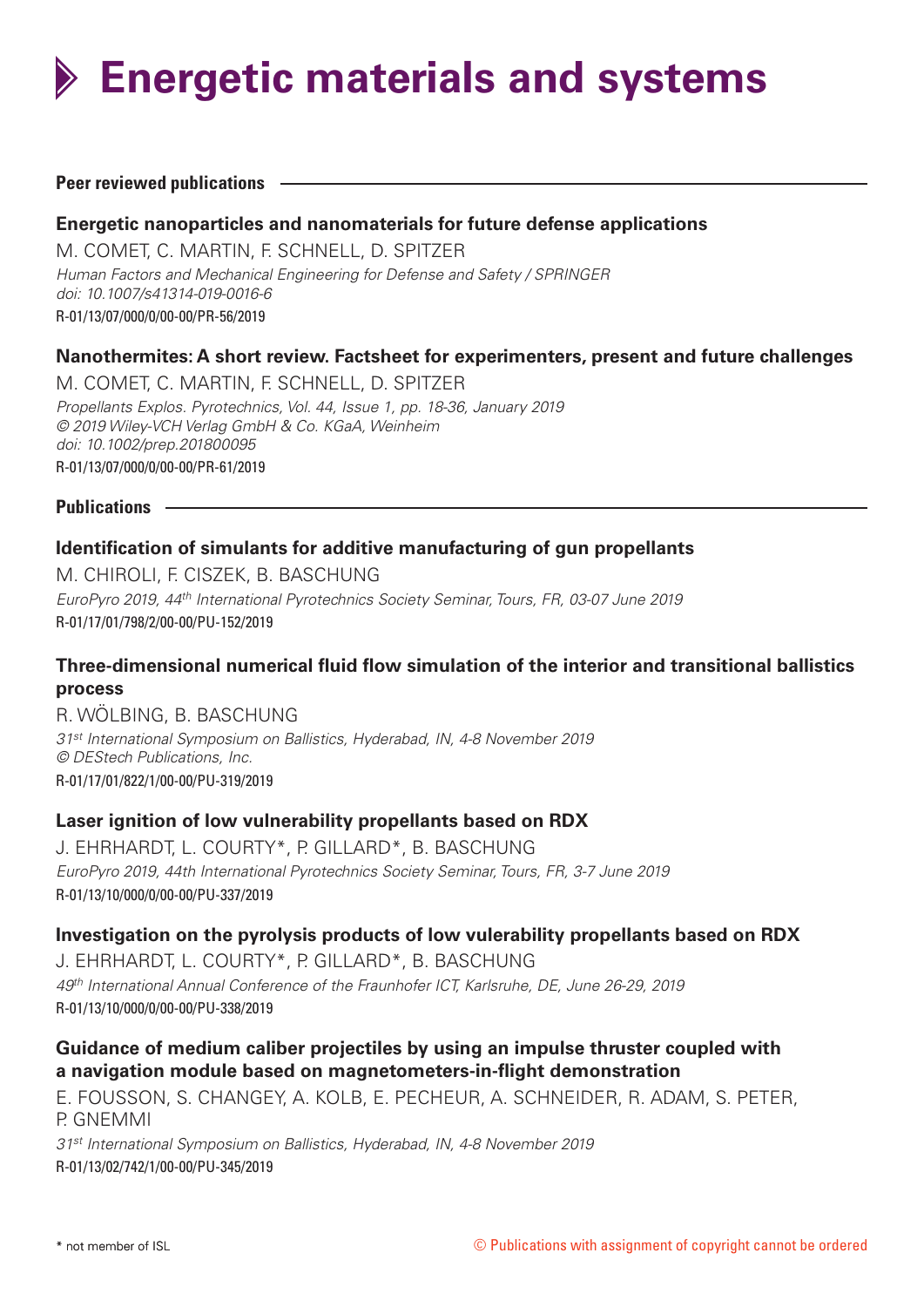

**Peer reviewed publications**

# **A velocity observer for exterior ballistics using an embedded frequency detection of pitch and yaw aerodynamics**

A. FIOT, S. CHANGEY, C. COMBETTES, N. PETIT\* *57th IEEE Conference on Decision and Control, Miami Beach/FL, US, 17-19 December 2018 © 2018 IEEE* R-02/14/03/000/0/00-00/PR-14/2019

#### **Metasurface antennas embedded in small circular cavities for telemetry applications**

L. BERNARD, M. MARTINIS, S. COLLARDEY, K. MAHDJOUBI, R. SAULEAU *Applied Sciences, Special Issue Advanced Active and Passive Metasurfaces: Appl. Sci. 2019, 9(12), 2496; doi.org/10.3390/app9122496* R-02/13/19/000/0/00-00/PR-139/2019

#### **Aerodynamic prediction of a projectile fitted with fins**

C. DECROCQ, B. MARTINEZ, M. ALBISSER, S. DOBRE, P. GNEMMI, Y. BAILLY\*, J.-C. ROY\* *International Journal of Numerical Methods for Heat & Fluid Flow, Vol. 28 No. 5, pp. 1218-1236 © 2018, Emerald Publishing Limited doi.org/10.1108/HFF-06-2017-0259* R-02/19/02/000/0/00-00/PR-171/2019

#### **Design of an H<sub>∞</sub> gain-scheduled guidance scheme for a guided projectile**

F. SÈVE, S. THEODOULIS *International Journal of Numerical Methods for Heat & Fluid Flow, Vol. 28 No. 5, pp. 1218-1236 Journal of Guidance Control and Dynamics, Vol. 42, No. 11, November 2019 doi: 10.2514/1.G004317* R-02/19/01/000/0/00-00/PR-346/2019

#### **Design of an H<sub>∞</sub> gain-scheduled guidance scheme for a guided projectile**

F. SÈVE, S. THEODOULIS *AIAA SciTech 2019 Forum, San Diego/CA, US, 7-11 January 2019* R-02/19/01/000/0/00-00/PR-347/2019

#### **Publications**

#### **Miniaturized onboard electronics for attitude measurement of medium caliber projectiles**

F. SAADA, A. ZEINER, K. MEDER, L. GARCIA-GAMEZ, L. BERNARD *ICECS 2018 - 25th IEEE International Conference on Electronics Circuits and Systems, Bordeaux, FR, 09-12 December 2019 © 2018 IEEE* R-02/13/19/000/0/00-00/PU-53/2019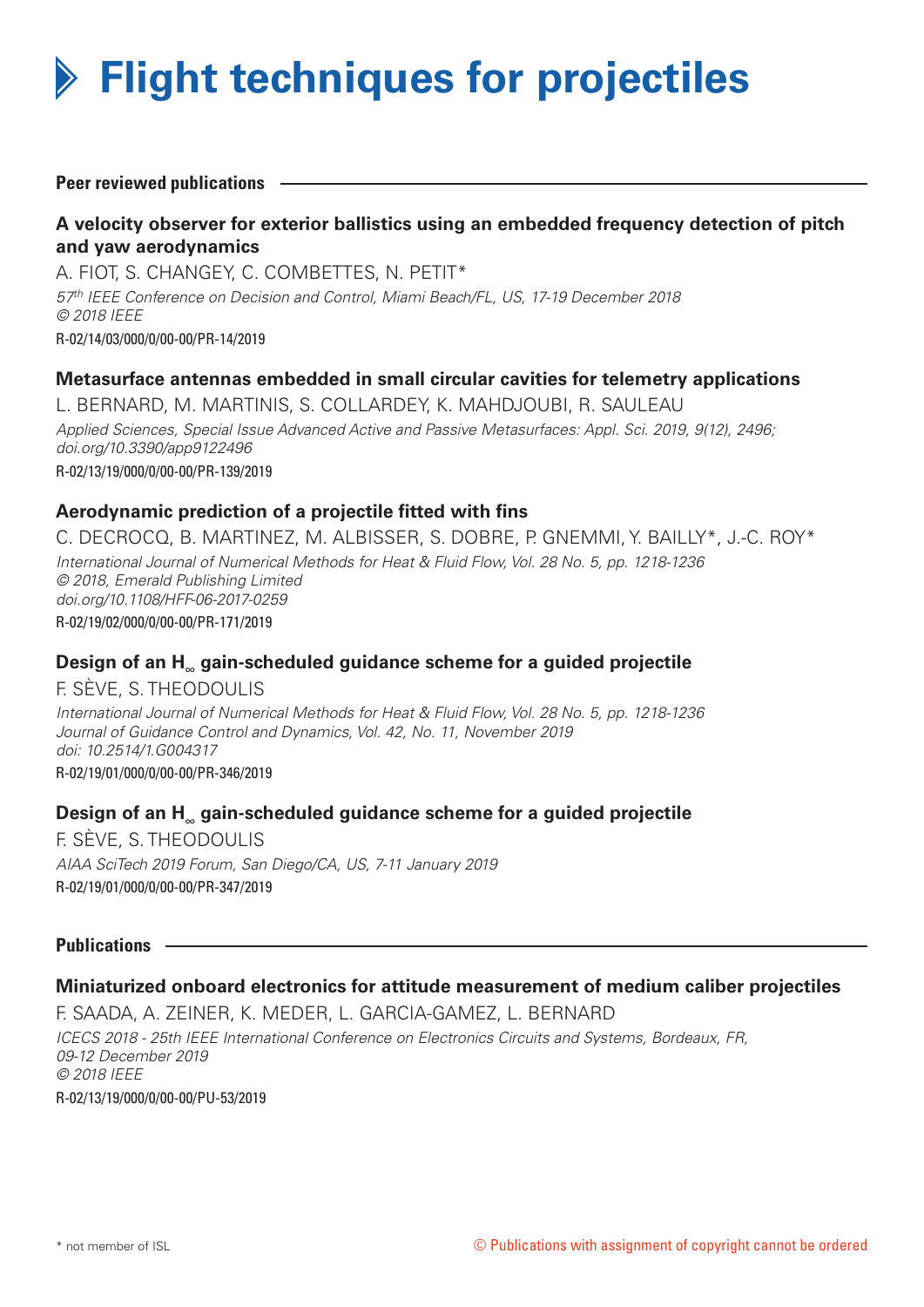# **Robust design for the roll-channel autopilot of a canard-guided dual-spin projectile**

S. THAI, S. THEODOULIS, C. ROOS\*, J.-M. BIANNIC\* *1st IFAC Symposium on Automatic Control in Aerospace, Cranfield, UK, 27-30 August 2019* R-02/19/01/000/0/00-00/PU-320/2019

# **A gyroless adaptation of attitude complementary filtering**

A. FIOT, C. COMBETTES, S. CHANGEY, N. PETIT\* *European Control Conference, Naples, IT, 25-28 June 2019* R-02/14/03/000/0/00-00/PU-330/2019

# **Accuracy enhancement of wind tunnel aerodynamic coefficients determination based on the coupling of balance data and optical angle of attack measurement**

M. LIBSIG, B. MARTINEZ, J. JUNCKER, M. BASTIDE, C. DEMEAUTIS *18th International Symposium on Flow Visualization, Zurich, CH, 26-29 June 2018* R-02/16/02/000/0/00-00/PU-332/2019

#### **Antennes patch à polarisation circulaire accordables en fréquence** *Circularly polarized printed antennas tunable in frequency*

M. MÜLLER, L. BERNARD *XXIèmes Journées Nationales Microondes, Caen, FR, 14-17 mai 2019* R-02/13/19/000/0/00-00/PU-344/2019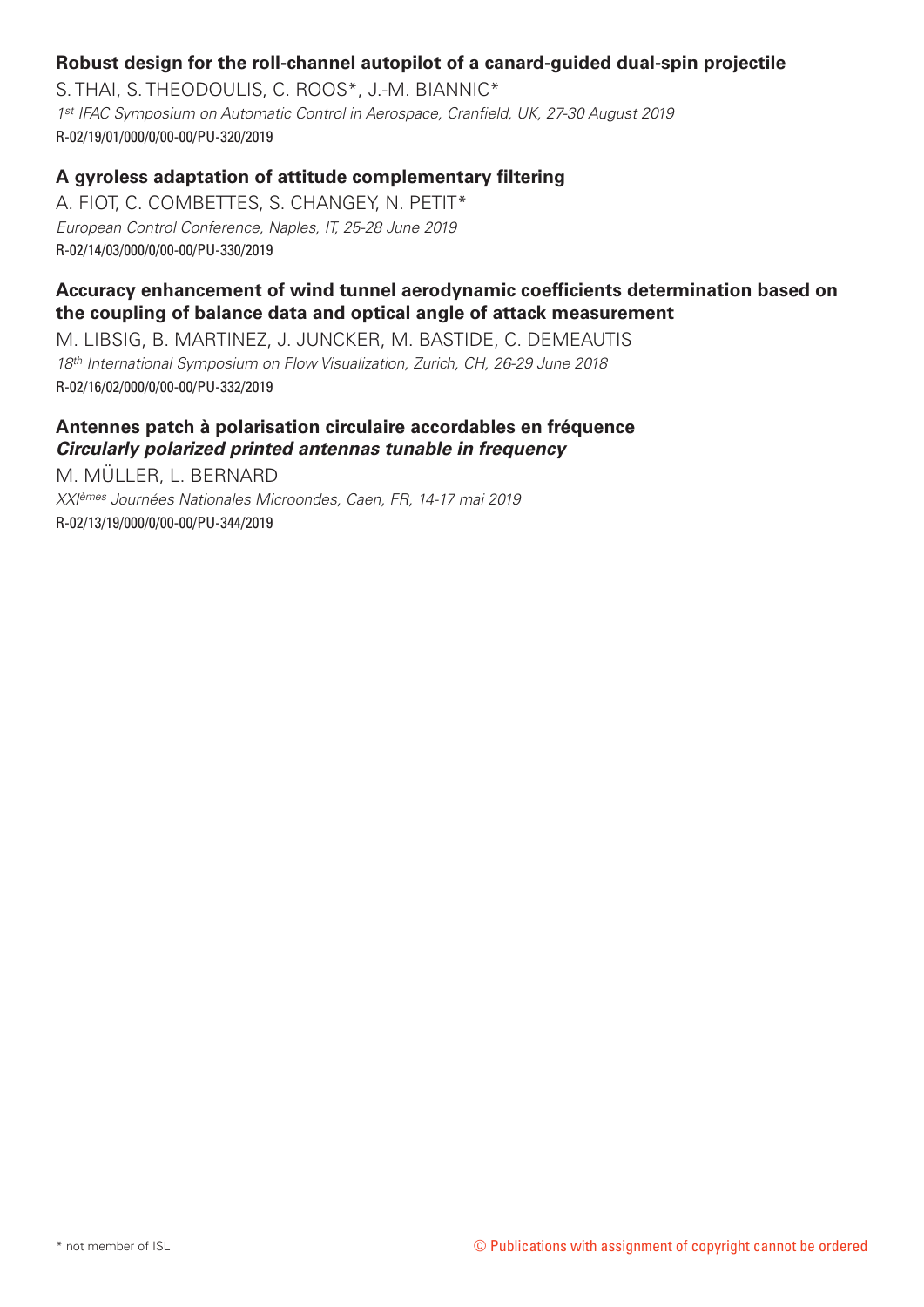# **Laser and electromagnetic technologies**

#### **Peer reviewed publications**

# **Experimental and numerical study of a thermal expansion gyroscope for different gases**

G. KOCK\*, P. COMBETTE\*, M. TEDJINI\*, M. SCHNEIDER, C. GAUTHIER-BLUM, A. GIANI\* *Sensors 2019, 19, 360 doi:10.3390/s19020360* R-03/16/07/599/3/00-00/PR-59/2019

#### **Inductive pulsed power supply for a railgun artillery system**

O. LIEBFRIED, S. HUNDERTMARK, P. FRINGS\* *IEEE Transactions on Plasma Science, Vol. 47, No. 5, pp. 2550-2555, May 2019 © 2019 IEEE doi: 10.1109/TPS.2019.2903725* R-03/13/11/472/3/00-00/PR-80/2019

#### **Electromagnetic compatibility of a railgun implemented on a warship**

F. BIETH, P. DELMOTE, M. SCHNEIDER *IEEE TRANSACTIONS ON PLASMA SCIENCE, Vol. 47, No. 6, pp. 2987-2994, June 2019 © IEEE 2019 doi: 10.1109/TPS.2019.2894952* R-03/13/20/000/0/13-00/PR-96/2019

# **Behavior of a railgun launch package at the muzzle and during sabot discard**

B. RECK, S. HUNDERTMARK, D. SIMICIC, R. HRUSCHKA, F. LEOPOLD, M. SCHNEIDER *IEEE Transactions on Plasma Science, Vol. 47, No. 5, May 2019 © 2019 IEEE doi: 10.1109/TPS.2019.2902715* R-03/19/04/000/0/00-00/PR-335/2019

# **Investigation of rail deformation and stress wave propagation in the ISL-NGL60 railgun**

B. RECK, S. HUNDERTMARK, G. VINCENT, F. SCHUBERT, M. SCHNEIDER *IEEE Transactions on Plasma Science, Vol. 47, No. 5, May 2019 © 2019 IEEE doi: 10.1109/TPS.2019.2903933* R-03/19/04/000/0/00-00/PR-336/2019

#### **Publications**

# **Flow visualization of projectile-sabot separation in a pulsed wind tunnel in comparison with numerical simulations**

B. RECK, R. HRUSCHKA, B. SAUERWEIN *18th International Symposium on Flow Visualization, Zurich, CH, 26-29 June 2018 doi.org/10.3929/ethz-b-000279198* R-03/19/04/000/0/00-00/PU-33/2019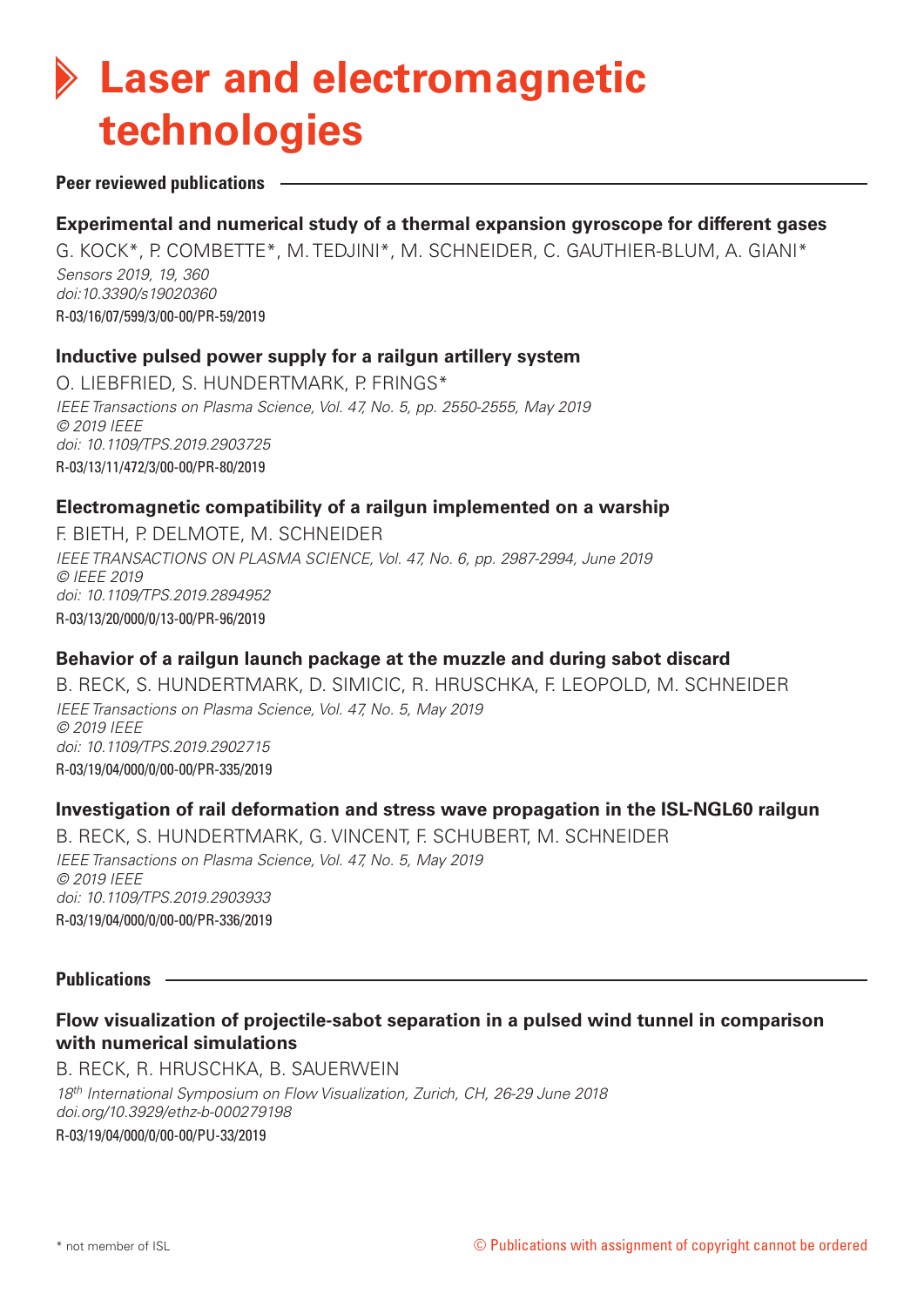#### **A new gas flow gyroscope MEMS for harsh environment applications**

G. KOCK\*, A. KECHAF\*, P. COMBETTE\*, T. MARWAN\*, A. GIANI\*, M SCHNEIDER, C. GAUTHIER-BLUM *DTIP 2019, Paris, FR, 12-15 May 2019 © 2019 IEEE* R-03/16/07/599/3/00-00/PU-165/2019

#### **Numerical and experimental study of the behaviour of a single-axis fluidic thermal gyroscope**

G. KOCK\*, P.COMBETTE\*, M. TEDJINI\*, M. SCHNEIDER, C. GAUTHIER-BLUM, A. GIANI\* *Engineering Research Express, 2019, 1 (1), pp.015009 © 2019 IOP Publishing Ltd doi: 10.1088/2631-8695/ab2452* R-03/16/07/599/3/00-00/PU-357/2019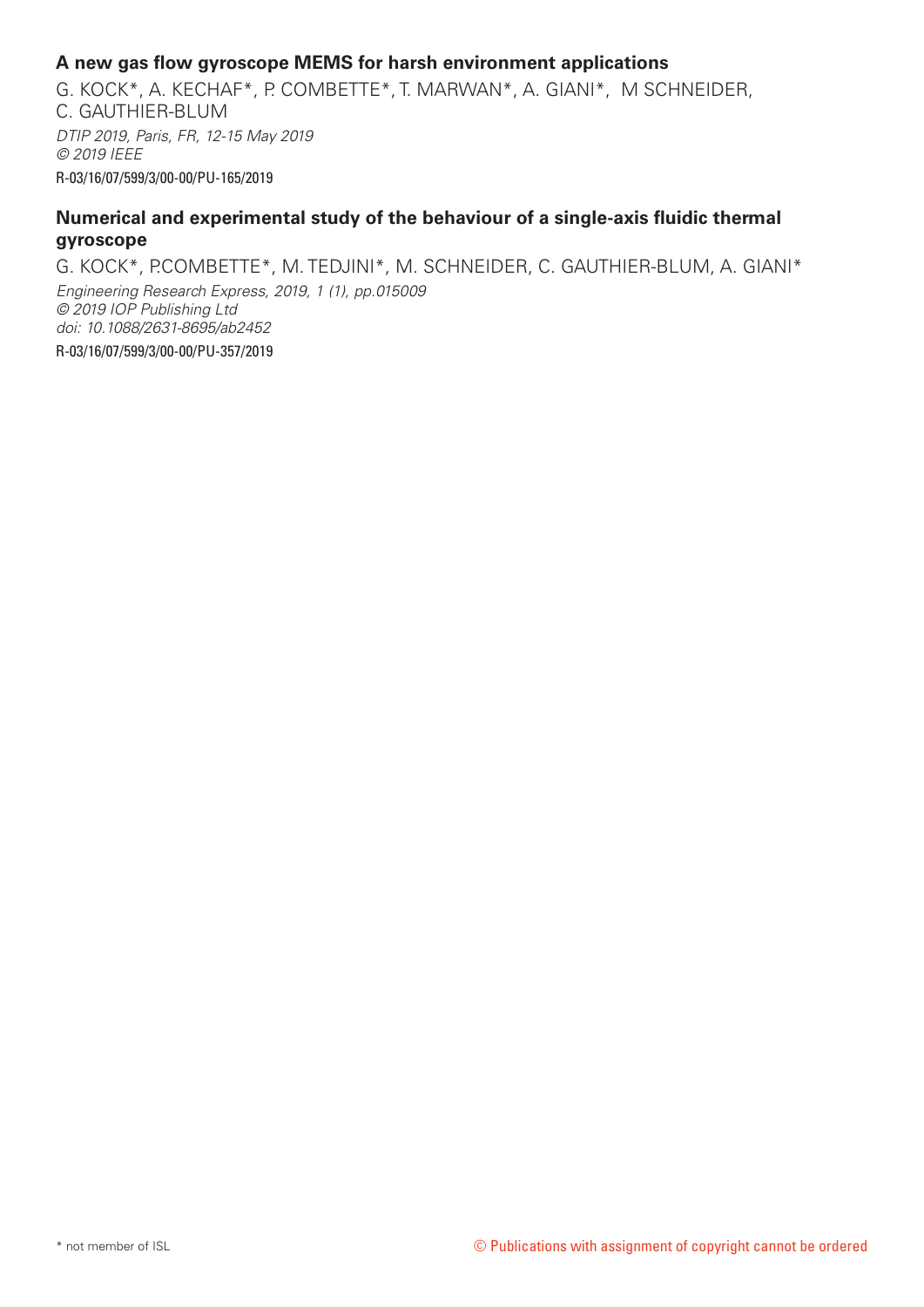# **Protection technologies, security, situational awareness**

#### **Peer reviewed publications**

# **Optical limiting properties of surface functionalized nanodiamonds probed by the Z-scan method**

O. MULLER, V. PICHOT, L. MERLAT, D. SPITZER *Scientific Reports, 9(1):519, 24 January 2019 doi: 10.1038/s41598-018-36838-7* R-04/16/06/000/0/00-00/PR-16/2019

# Optical limiting properties of templated Cr<sub>2</sub>O<sub>3</sub> and WO<sub>3</sub> nanoparticles

O. MULLER, P. GIBOT *Optical Materials 95 109220, 2019 © 2019 Elsevier B.V. All rights reserved doi.org/10.1016/j.optmat.2019.109220* R-04/16/06/000/0/00-00/PR-145/2019

#### **Lung injury risk assessment during blast exposure**

J. BOUTILLIER, C. DECK, S. DE MEZZO, P. MAGNAN, N. PRAT, R. WILLINGER, P. NAZ

*Journal of Biomechanics 86, pp. 210–217, 2019 © 2019 Elsevier Ltd. All rights reserved doi.org/10.1016/j.jbiomech.2019.02.011* R-04/17/01/655/3/00-00/PR-176/2019

# **Spatial and temporal temperature evolution of rotating tubes heated by a Gaussian laser beam - analytical solutions and calculations**

R. SCHMITT

*International Journal of Numerical Methods for Heat & Fluid Flow, Vol. 29, No. 2, pp. 682–701, 4 February 2019 © 2019 Emerald Publishing Limited doi: 10.1108/HFF-11-2017-0482* R-04/15/01/000/0/00-00/PR-182/2019

# **Dynamic perforation of ultra-hard high-strength armor steel: Impact experiments and modeling**

T. FRAS, C.C. ROTH\*, D. MOHR\*

*International Journal of Impact Engineering 131, pp. 256–271, 2019 © 2019 Elsevier Ltd. All rights reserved doi.org/10.1016/j.ijimpeng.2019.05.008* R-04/16/02/000/0/00-00/PR-197/2019

# **Monitoring the isothermal crystallization kinetics of PET-A using THz-TDS**

S. ENGELBRECHT, K.-H. TYBUSSEK, J. SAMPAIO, J. BÖHMLER, B. M. FISCHER, S. SOMMER\* *International Journal of Infrared and Millimeter Waves, Vol. 40, Issue 3, pp. 306–313, March 2019 © Springer Science+Business Media, LLC, part of Springer Nature 2019 doi.org/10.1007/s10762-019-00570-8*

R-04/18/03/000/0/15-00/PR-216/2019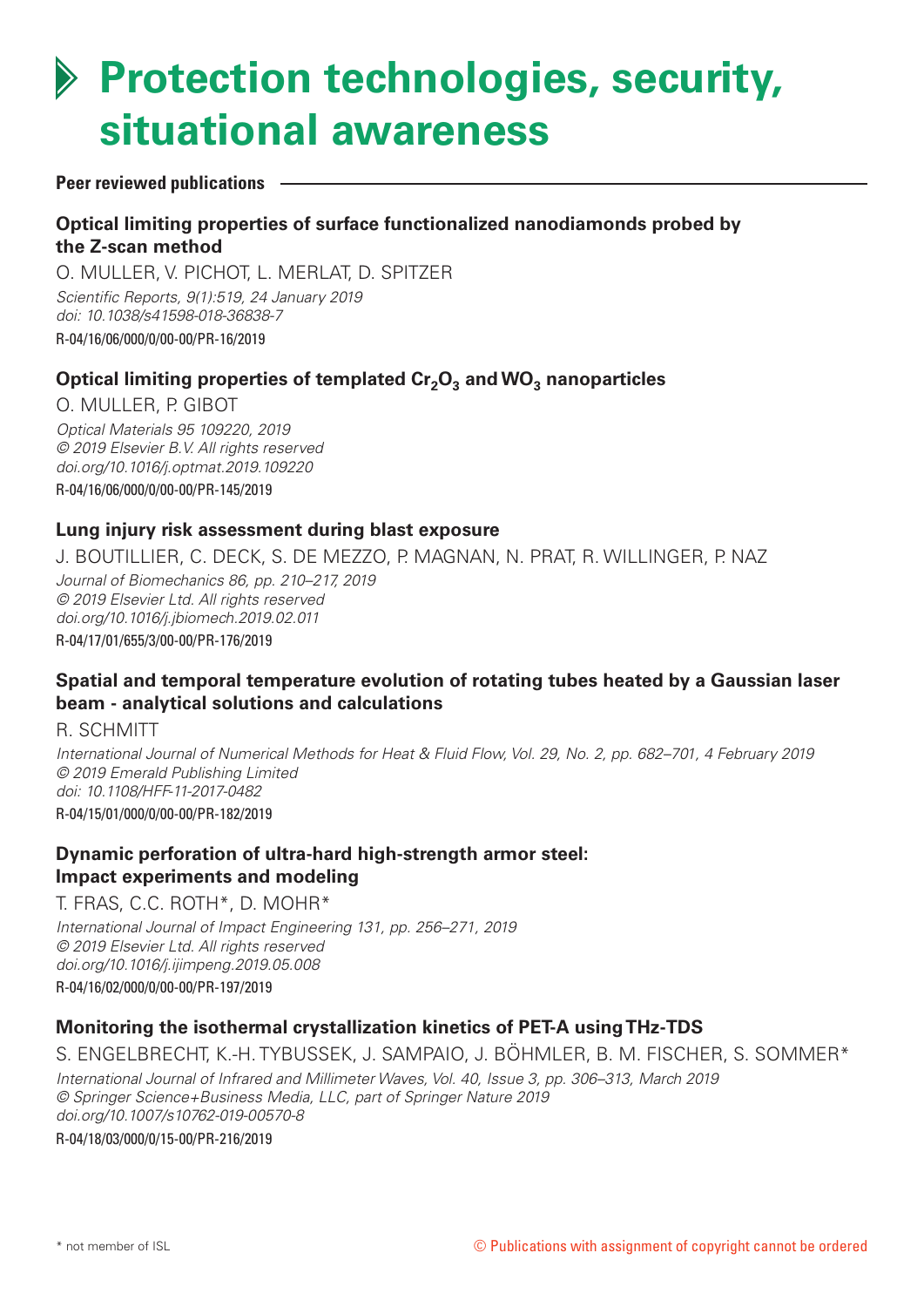# **Experimental SWIR gated viewing in accumulation mode**

Y. LUTZ, A. MATWYSCHUK, J.M. POYET *Adv. Opt. Techn. 2019; aop doi.org/10.1515/aot-2019-0038* R-04/19/01/000/0/00-00/PR-221/2019

# **Sixty years of advanced imaging at the French-German Research Institute of Saint-Louis: from the Cranz-Schardin camera to computational optics**

F. CHRISTNACHER, M. LAURENZIS, Y. LUTZ, A. MATWYSCHUK *Adv. Opt. Techn. 2019; aop © 2019 THOSS Media and De Gruyter doi.org/10.1515/aot-2019-0036* R-04/19/01/000/0/00-00/PR-223/2019

# **Comparison of pressure measurement technique for free-field down scaled blast experiments**

S. TRÉLAT\*, M.-O. STURTZER, D. ECKENFELS *24ème Congrès Français de Mécanique, Brest, FR, 26-30 août 2019* R-04/16/01/000/0/00-00/PR-225/2019

#### **Parallax beam: A vision-based motion estimation method robust to nearly planar scenes**

M. REBERT, D. MONNIN, S. BAZEILLE\*, C. CUDEL\* *Journal of Electronic Imaging 28(2), 023030, 2019*

*© 2019 SPIE and IS&T doi: 10.1117/1.JEI.28.2.023030* R-04/19/03/000/0/00-00/PR-235/2019

#### **TimeScaleNet: A multiresolution approach for raw audio recognition using learnable biquadratic IIR filters and residual networks of depthwise-separable one-dimensional atrous convolutions**

E. BAVU\*, A. RAMAMONJY, H. PUJOL\*, A. GARCIA\* *IEEE JOURNAL OF SELECTED TOPICS IN SIGNAL PROCESSING, Vol. 13, No. 2, May 2019 © 2019 IEEE doi: 10.1109/JSTSP.2019.2908696* R-04/18/01/000/0/00-00/PR-250/2019

# **Screening of absorbing materials for blast mitigation technology based on sandwich claddings**

L. BLANC, T. SCHUNCK, D. ECKENFELS, J.-F. LEGENDRE *Light-Weight Armour Group for Defense and Security, Roubaix, FR, 8-9 October 2019 François BOUSSU (Editor) ISBN: 9 782955 791219* R-04/16/01/000/0/00-00/PR-257/2019

#### **Numerical investigations on 7.62x39 mm projectile ricochet off aramid plates**

M. SEIDL, T. DE VUYST\*, N. DJORDJEVIC\* *Light-Weight Armour Group for Defense and Security, Roubaix, FR, 8-9 October 2019 François BOUSSU (Editor) ISBN: 9 782955 791219*

R-04/16/02/807/2/00-00/PR-258/2019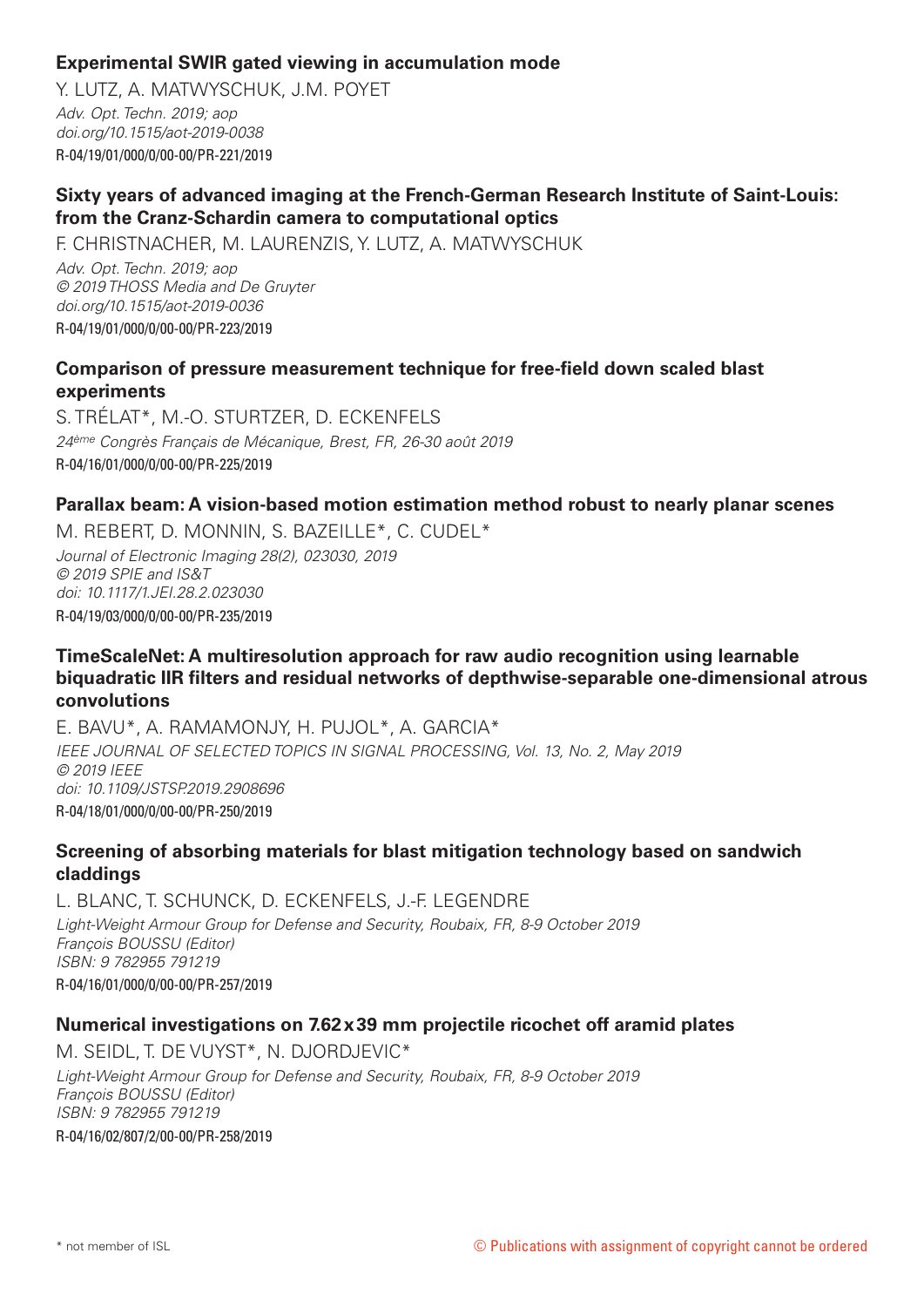# **Numerical and experimental evaluation of natural fragmentation of explosively driven cylinder rings**

M. BECKER, M. SEIDL, T. DE VUYST\*, M. MEHL\*, M. SOULI\* *Light-Weight Armour Group for Defense and Security, Roubaix, FR, 8-9 October 2019 François BOUSSU (Editor) ISBN: 9 782955 791219* R-04/16/03/000/0/00-00/PR-263/2019

# **Measurement of the acoustic leak for the determination of the optimal earplug type**

V. ZIMPFER, P. HAMERY, G. BLANCK, T. FUX, G. ANDEOL *ICSV26, 26th International Congress on Sound & Vibration, Montreal, CA, 7-11 July 2019 © 2019 IIAV* R-04/15/02/000/0/00-00/PR-265/2019

# **Development of a novel rubber as damping interlayer in light-weight armour applications**

J. KARL, F. KIRSCH\*, L. PERKO\*, T. FRAS *Light-Weight Armour Group for Defense and Security, Roubaix, FR, 8-9 October 2019 François BOUSSU (Editor) ISBN: 9 782955 791219* R-04/16/02/832/1/00-00/PR-276/2019

#### **Predicting explosion and blast effects: A multi-scale experimental approach**

S. TRÉLAT\*, M.-O. STURTZER

*Int. J. of Safety and Security Eng., Vol. 9, No. 4, pp. 356–370, 2019 © 2019 WIT Press, www.witpress.com doi: 10.2495/SAFE-V9-N4-356-370* R-04/16/01/000/0/00-00/PR-331/2019

#### **Publications**

# **Comparaison de décompositions de la matrice homographique et essentielle pour l'estimation du mouvement de caméra**

*Comparison of the decomposition of the homography matrix and the essential matrix for the estimation of the camera motion*

M. REBERT\*, D. MONNIN, S. KOHLER\*, C. CUDEL\* *Congrès ORASIS, Colleville-sur-Mer, FR, juin 2017*

*https://hal.archives-ouvertes.fr/hal-01866706* R-04/19/18/000/0/00-00/PU-46/2019

# **Faisceau de parallaxe : estimation du mouvement de caméra robuste aux scènes planes**

*Parallax beam: camera motion estimation robust to planar degeneracy*

M. REBERT\*, D. MONNIN, S. KOHLER\*, C. CUDEL\*

*Congrès ORASIS, Journées francophones des jeunes chercheurs en vision par ordinateur, Saint-Dié-des-Vosges, FR, 27-31 mai 2019*

R-04/19/18/000/0/00-00/PU-69/2019

# **Numerical and experimental investigation of SPH, SPG, and FEM for high-velocity impact applications**

M. BECKER, M. SEIDL, M. MEHL\*, M. SOULI\*, J.-F. LEGENDRE *12th European LS-DYNA Conference, Koblenz, DE, 14-16 May 2019 © 2019 DYNAmore GmbH* R-04/16/03/000/0/00-00/PU-70/2019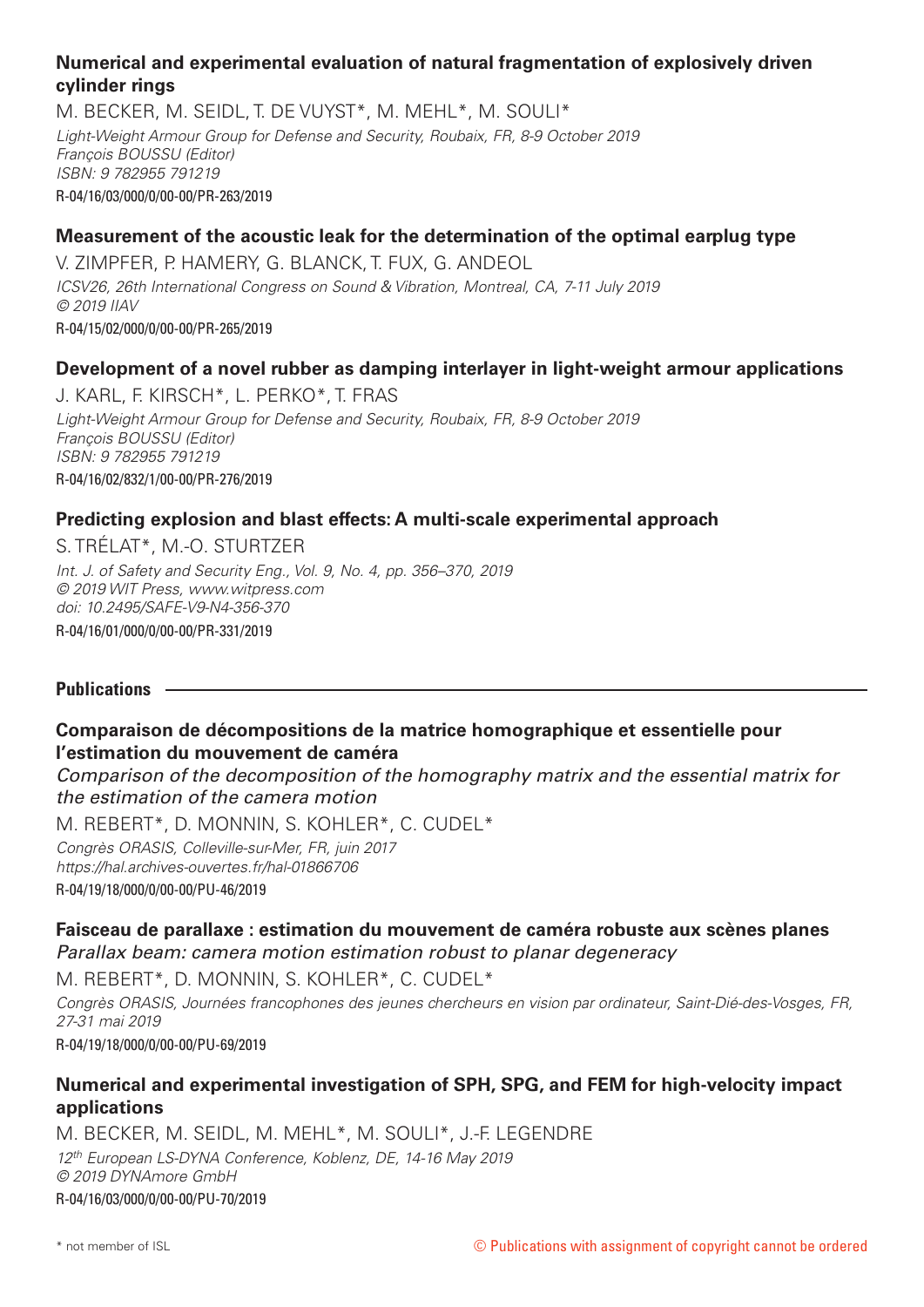# **Influence of TCAPS on HRTFs and on sound source localization precision**

L. KROENER, A. GARCIA\*, V. ZIMPFER *DAGA 2019 - 45. Jahrestagung für Akustik, Rostock, DE, 18.-21. März 2019 © Deutsche Gesellschaft für Akustik (DEGA e.V.), Berlin* R-04/15/02/000/0/00-00/PU-178/2019

# **The effect of hypervelocity impact loading on explosively welded Ti/Al/Al plate**

M. WACHOWSKI\*, T. FRAS, R. KOSTUREK\*, L. ŚNIEŻEK\*, I. SZACHOGŁUCHOWICZ\*, K. GRZELAK\*

*2018 International Conference on Materials and Manufacturine Engineering (MSME 2018), Paris, FR, MATEC Web of Conferences, 08-10 November 2018*

R-04/16/02/000/0/00-00/PU-196/2019

#### **Strikers with different nose shape impacting an armour steel - numerical modelling**

T. FRAS, N. FADERL, C.C. ROTH\*, D. MOHR\* *12th European LS-DYNA Conference, Koblenz, DE, 14-16 May 2019 © 2019 DYNAmore GmbH* R-04/16/02/000/0/00-00/PU-199/2019

#### **A review of the dataset available for visual odometry**

M. REBERT, D. MONNIN, S. BAZEILLE\*, C. CUDEL\* *QCAV2019, 14th International Conference on Quality Control by Artificial Vision, Mulhouse, FR, 15-17 May 2019 Proc. SPIE 11172 - © 2019 SPIE doi: 10.1117/12.2521750* R-04/19/18/000/0/00-00/PU-213/2019

#### **Detection of ageing effects in protective structures using THz technologies**

S. ENGELBRECHT, T. JEAN, A. KLAVZAR, J.-F. LEGENDRE, S. SOMMER\*, B. M. FISCHER *SPIE OPTO, 2019, San Francisco/CA, US, 02-07 February 2019 Proc. SPIE 10917, Terahertz, RF, Millimeter, and Submillimeter-Wave Technology and Applications XII, 1091711, 1 March 2019 - © 2019 SPIE doi: 10.1117/12.2509968* R-04/18/03/000/0/19-00/PU-214/2019

#### **Terahertz spectroscopy from air plasmas created by two-color femtosecond laser pulses: The ALTESSE project**

L. BERGÉ\*, K. KALTENECKER\*, S. ENGELBRECHT, A. NGUYEN\*, S. SKUPIN\*, L. MERLAT, B. FISCHER, B. ZHOU\*, I. THIELE\*, P. U. JEPSEN\* *EPL (Europhysics Letters), 126, 24001 - Perspective, 2019 © 2019 EPLA doi: 10.1209/0295-5075/126/24001* R-04/16/05/548/3/00-00/PU-215/2019

#### **Assessment feedback of intelligent earplug**

P. HAMERY, V. ZIMPFER, S. HENGY, G. NEXER\* *ICSV26 - 26th International Congress on Sound & Vibration, Montreal, CA, 7-11 July 2019* R-04/15/02/603/9/00-00/PU-217/2019

#### **Numerical modelling of honeycomb structure subjected to blast loading**

M. STANCZAK, T. FRAS, P. PAWLOWSKI, L. BLANC, A. RUSINEK\* *12th European LS-DYNA Conference, Koblenz, DE, 14-16 May 2019 © 2019 DYNAmore GmbH* R-04/16/02/000/0/00-00/PU-218/2019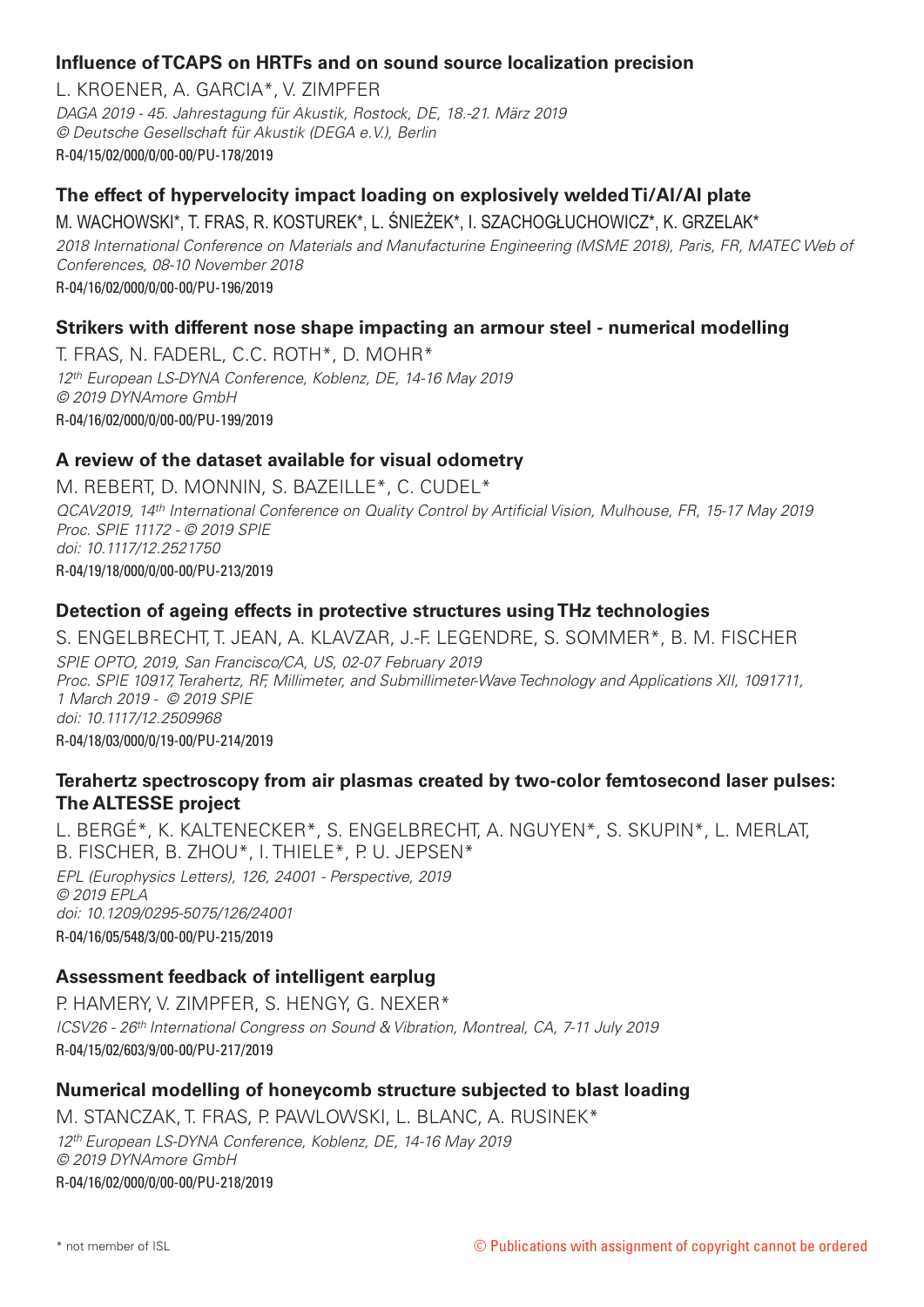# **Blast wave mitigation with galvanized polyurethane foam in a sandwich cladding**

L. BLANC, M.-O. STURTZER, A. JUNG\*, S. DIEBELS\*, A. KLEINE\* *ISSW 32, 32nd International Symposium on Shock Waves, Singapore, SG, 14-19 July 2019 © 2019 ISSW32 doi: 10.3850/978-981-11-2730-4\_0154-cd* R-04/16/01/806/2/00-00/PU-219/2019

# **Explosion mitigation by metal grid with water curtain**

T. SCHUNCK, M. BASTIDE, D. ECKENFELS, J.F. LEGENDRE *ISSW 32, 32nd International Symposium on Shock Waves, Singapore, SG, 14-19 July 2019 © 2019 ISSW32 doi: 10.3850/978-981-11-2730-4\_0154-cd* R-04/16/04/000/0/00-00/PU-222/2019

#### **Washing and wearing processes effects on soldiers uniforms friction sound characterization**

F. LECLINCHE, D. ADOLPHE\*, E. DREAN\*, V. ZIMPFER *The Spring fiber society conference 2018, Tokyo, JP, 12-14 June 2018* R-00/17/01/000/0/00-00/PU-224/2019

#### **Characterization of early shockwaves generated by condensed explosives in free-field**

S. TRÉLAT\*, M.-O. STURTZER, J. MORY *EuroPyro 2019, 44th International Pyrotechnics Society Seminar, Tours, FR, 3-7 June 2019* R-04/16/01/000/0/00-00/PU-226/2019

#### **Travel times in complex environments**

A. DAGALLIER, S. CHEINET, D. JUVE\*, A. PONTE\*, J. GULA\* *23rd International Congress on Acoustics (ICA), Aachen, DE, 9-13 September 2019 © Deutsche Gesellschaft für Akustik e.V. (DEGA)* R-04/18/02/000/0/00-00/PU-230/2019

#### **Hearing protections: Effects on HRTFs and localization accuracy**

L. KROENER, A. GARCIA\*, C. LANGRENNE\*, V. ZIMPFER *23rd International Congress on Acoustics (ICA), Aachen, DE, 9-13 September 2019 © Deutsche Gesellschaft für Akustik e.V. (DEGA)* R-04/15/02/000/0/00-00/PU-236/2019

#### **60 years of advanced imaging at ISL: From the Cranz-Schardin camera to non-line-of-sight imaging**

F. CHRISTNACHER, M. LAURENZIS, Y. LUTZ, A. MATWYSCHUK *Proceedings of SPIE 11160, Electro-Optical Remote Sensing XIII, 1116007, 10 October 2019 Event: SPIE Security + Defence 2019, Strasbourg, FR © 2019 SPIE doi: 10.1117/12.2533902* R-04/19/01/000/0/00-00/PU-247/2019

#### **Modelling back face deformation of woven layered composite targets under oblique impact**

M. SEIDL, N. FADERL, M. BECKER *12th European LS-DYNA Conference, Koblenz, DE, 14-16 May 2019 © 2019 DYNAmore GmbH* R-04/17/01/689/3/00-00/PU-249/2019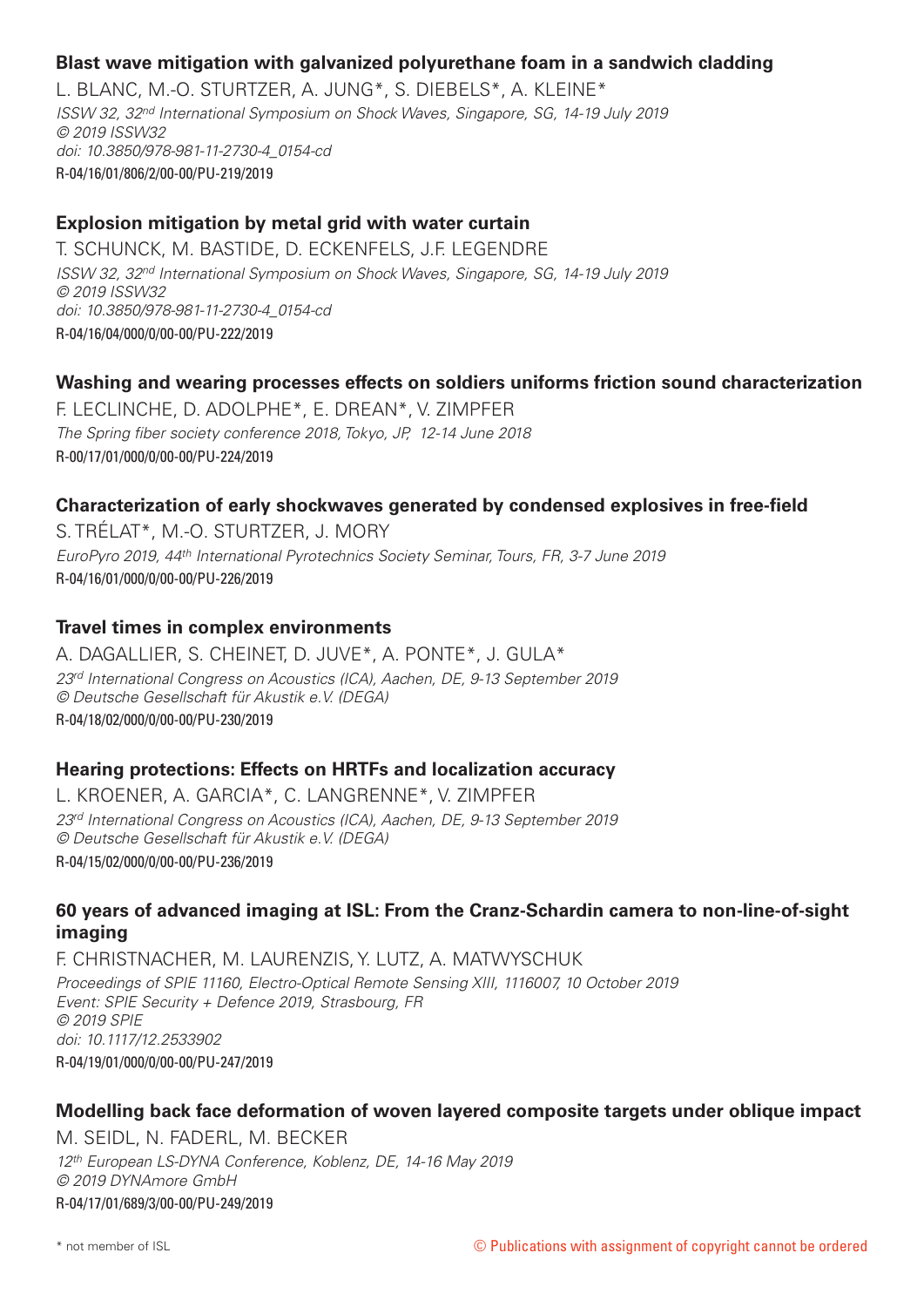# **Dynamic back face deformation of a combat helmet upon oblique impact of a 7.62x39 mm PS projectile**

M. SEIDL, N. FADERL, M. BECKER *31st International Symposium on Ballistics, Hyderabad, IN, 4-8 November 2019* R-04/17/01/689/3/00-00/PU-251/2019

# **In-vehicle illumination-invariant change detection based on intrinsic images and differences of Gaussians**

#### M. TEKTONIDIS, D. MONNIN

*Detection and Sensing of Mines, Explosive Objects, and Obscured, Targets XXIV Proc. of SPIE Vol. 11012, 1101213 - © 2019 SPIE doi: 10.1117/12.2521446* R-04/19/03/000/0/00-00/PU-252/2019

# **Illumination-invariant change detection for the protection of vehicle convoys**

M. TEKTONIDIS, D. MONNIN

*Electro-Optical Remote Sensing XIII, Proceedings of SPIE 11160 Event: SPIE Security + Defence, Strasbourg, FR, 2019 © 2019 SPIE doi: 10.1117/12.2533134* R-04/19/03/000/0/00-00/PU-253/2019

# **Fragment detection algorithm for postprocessing high velocity impact and natural fragmentation**

M. BECKER, M. SEIDL, M. MEHL\*, M. SOULI\* *8th GACM Colloquium on Computational Mechanics for Young Scientists from Academia and Industry, Kassel, DE, 28-30 August 2019* R-04/16/03/000/0/00-00/PU-262/2019

# **Automatic mesh-generation (FEM/SPH) for HVI-simulations of arbitrary rotational symmetric impactors**

M. BECKER, M. SEIDL, M. MEHL\*, M. SOULI\* *Hypervelocity Impact Symposium (HVIS2019), Destin, FL, USA, 14-19 April 2019*  R-04/16/03/000/0/00-00/PU-264/2019

# **Development of an adapted lung injury risk criterion for thoracic protective system evaluation against blast loading**

J. BOUTILLIER, C. DECK\*, S. DE MEZZO, P. MAGNAN, R. WILLINGER\*, P. NAZ *Blast Injury Conference, Imperial College, London, UK, 11-12 July 2019*  R-04/17/01/655/3/00-00/PU-266/2019

#### **Assessment of the fabric's wear by sound measurements on soldiers uniforms**

F. LECLINCHE, D. ADOLPHE\*, E. DREAN\*, V. ZIMPFER *AUTEX2019 - 19th World Textile Conference on Textiles at the Crossroads, Ghent, BE, 11-15 June 2019* R-00/17/01/000/0/00-00/PU-267/2019